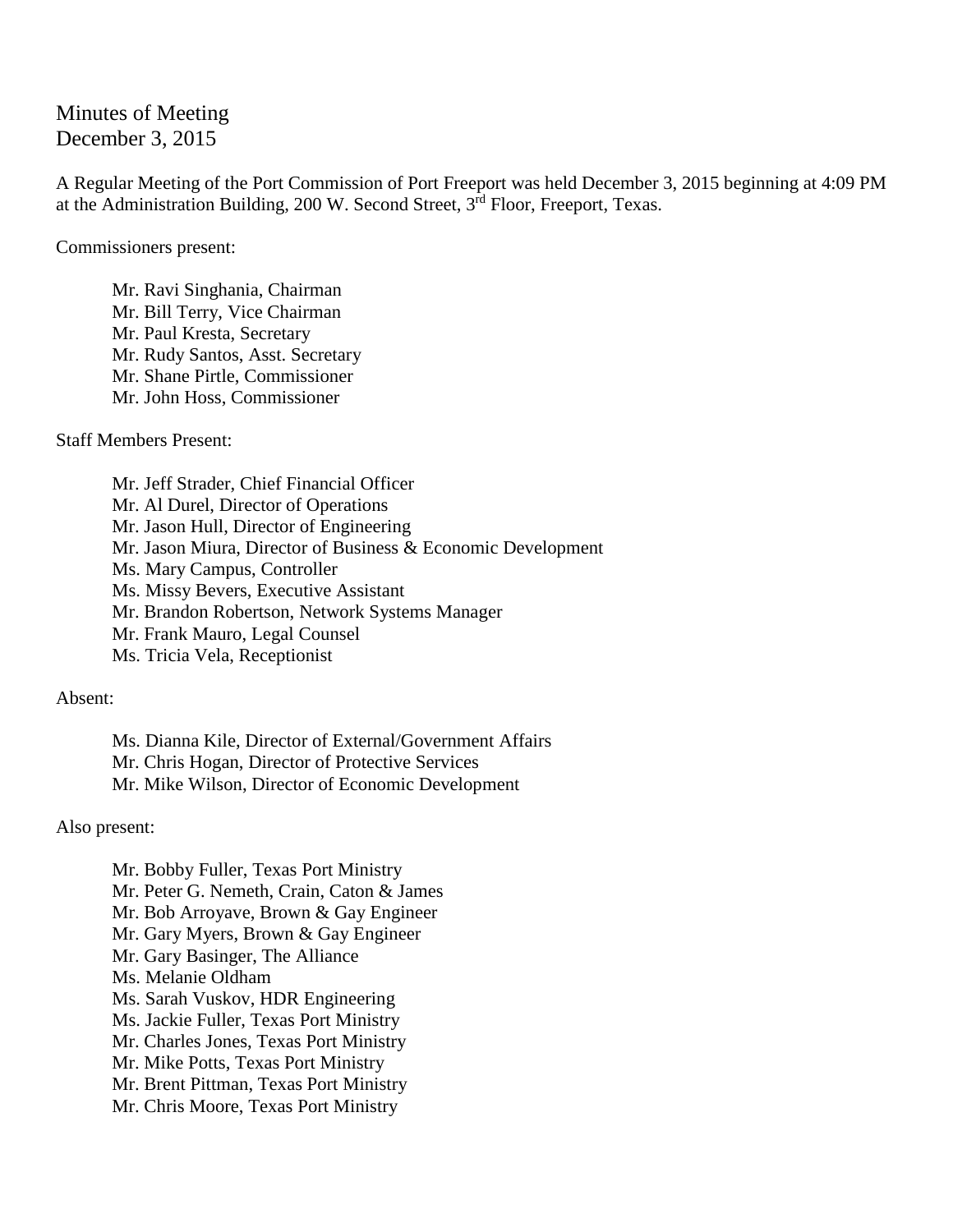- 1. CONVENE OPEN SESSION in accordance with Texas Government Code Section 551.001, et. seq., to review and consider the following:
- 2. Pledge of Allegiance: U.S. Flag & Texas Flag
- 3. Invocation Mr. Bobby Fuller, Texas Port Ministry
- 4. Roll Call. All members of the Board were present.
- 5. Approval of minutes from the Regular Meeting held November 12, 2015.

A motion was made by Commissioner Kresta to approve the minutes as presented. The motion was seconded by Commissioner Hoss with all Commissioners present voting in favor of the motion.

6. Receive report from Director of Engineering and Chief Financial Officer on activities and matters related to administrative affairs. Port tenant updates, USCOE, rail issues, AAPA Committees, leases, contracts, upcoming Port and civic events and other related administrative affairs.

Mr. Hull updated the Board on findings of the air quality study for one of the office buildings and also stated he has an update from the weekly conference call with the Corps that would need to be discussed in executive session.

Mr. Strader reported on a call he received from Commissioner Dude Payne regarding two restore projects the County is engaging in; the reopening of the San Bernard river mouth and the extension to Quintana Beach pier. He also reported on the Hoegh events that took place in November as well as Brigadier General Hill's visit and tour November 12<sup>th</sup>. He mentioned that Dow will re-present their Tax Abatement to the Board December 17<sup>th</sup> and a request to transfer an existing abatement from Dow to Olin Corporation will also be on the agenda. He then introduced Tricia Vela who is filling the receptionist position.

Mr. Muira reported on the Gateway Conference taking place in Houston this week and added that the Port will be hosting a tour and short reception Friday for 10-12 conference delegates. In addition, presentations by the Port and the 36A Coalition were very well received.

7. Receive report from Commissioners on matters related to meetings and conferences attended, Port presentations and other related Port Commission matters.

Commissioner Hoss reported attending Brigadier General Hill's visit, Hoegh Dinner and the weekly teleconference with the Corps. Commissioner Pirtle commended staff involved with BG Hill's visit and also reported attending the Hoegh events.

## 8. Public Comment

Ms. Melanie Oldham addressed the Board with positive news from the Environmental Defense Fund who thanked Port Freeport for allowing master student Stephen Washington to come to Port Freeport to do a study/report about the benefits of using barges vs. trucks. Ms. Oldham commended Mr. Carlson and his efforts in wanting to make this Port as environmentally friendly as possible. She also stated that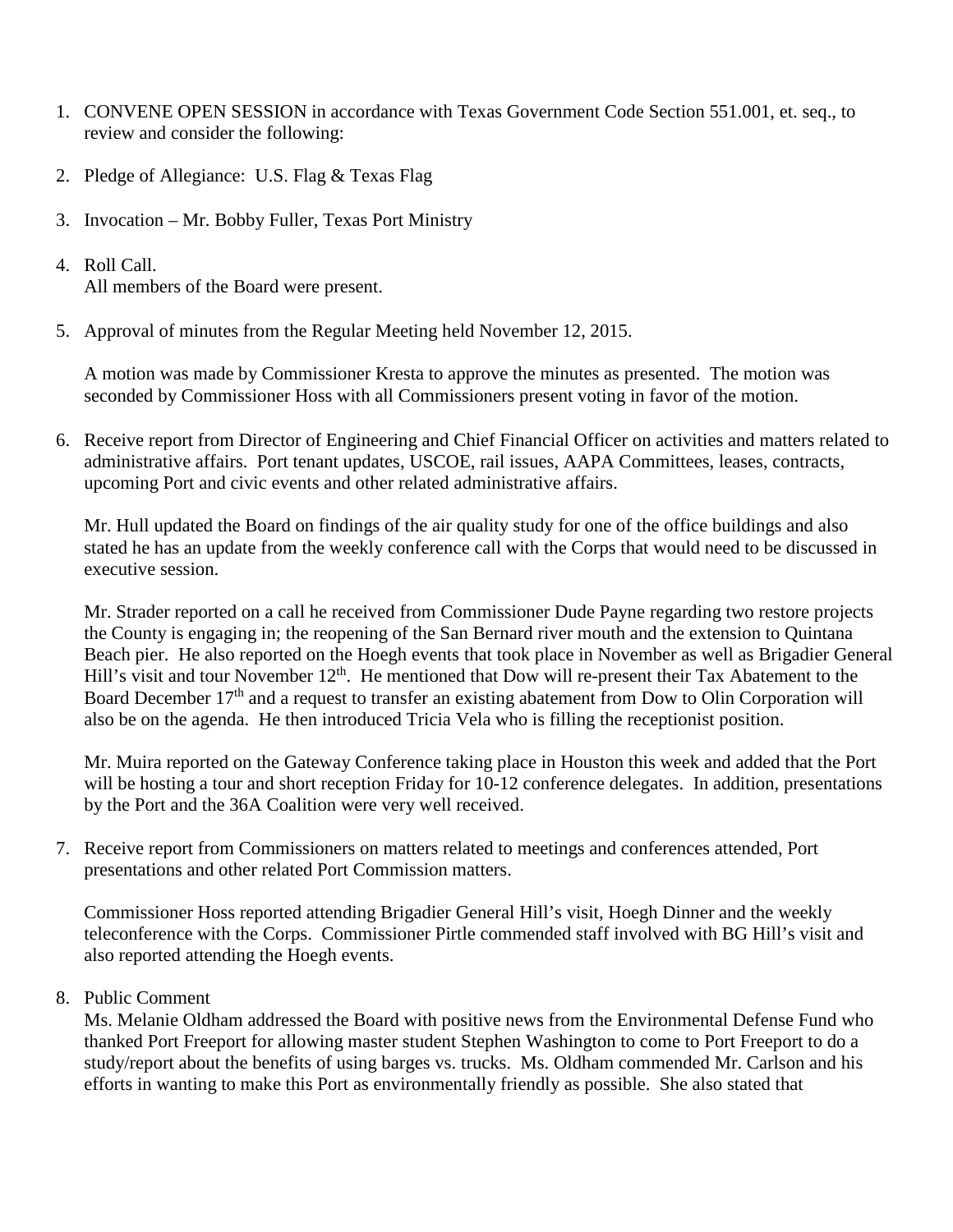environmental council in Washington, DC announced their issue of focus in cities and ports will be diesel soot.

9. Presentation to Texas Port Ministry for the proceeds of the charity golf tournament sponsored by Port Freeport.

Commissioners and staff presented a donation to Texas Port Ministry from the proceeds raised at the annual golf tournament in the amount of \$30,000.

10. Approval of a purchase contract for property located at 403 E. Broad Street.

Mr. Strader stated this property is located on the south side of Broad and is in the Port's area of expansion. This property comes in at \$33/sq.ft. and it is staff's recommendation the Board approve this purchase in the amount of \$45,000 plus closing costs.

A motion was made by Commissioner Hoss to approve the contract. The motion was seconded by Commissioner Terry with all Commissioners present voting in favor of the motion.

11. Approval of an Easement to CenterPoint Energy for Lots 101 and 103 out of the Brazos Coast Investment Company Subdivision No. 7.

In August of this year, Mr. Hull presented two easements to the Capital Planning Committee that CenterPoint Energy was requesting for their distribution system to support Freeport LNG. At the time, CenterPoint was preparing the appraisals which have now been completed and reviewed by staff. It is staff's recommendation to approve these easements in exchange for \$9,444.00. Mr. Strader added that this is just a purchase of easements, not a transfer of real property rights.

A motion was made by Commissioner Pirtle to approve the easements. The motion was seconded by Commissioner Hoss with all Commissioners present voting in favor of the motion.

12. Approval of an Easement with CenterPoint Energy for an Underground Electric Circuit.

Mr. Hull explained that back in February the Commission approved a blanket easement allowing crews to relocate an aerial distribution circuit underground that supplies power to the Port's cranes. This easement will replace the aerial easement. Mr. Hull recommends approval.

A motion was made by Commissioner Pirtle to approve the easement. The motion was seconded by Commissioner Terry with all Commissioners present voting in favor of the motion.

13. Approval of a contract for Port Freeport employee dental & vision plan insurance.

At the last meeting, the Board approved health insurance for employees but requested staff look at the dental portion of the insurance to see if vision could be added. Ms. Campus stated that Assurant, which is the current dental provider, has a vision plan that is acceptable to meet the needs of both the Port and employees, and added that Assurant reduced their renewal price for dental from a 15% increase to 7.2%. It is staff's recommendation to accept the proposal from Assurant for vision and renew dental with them as well.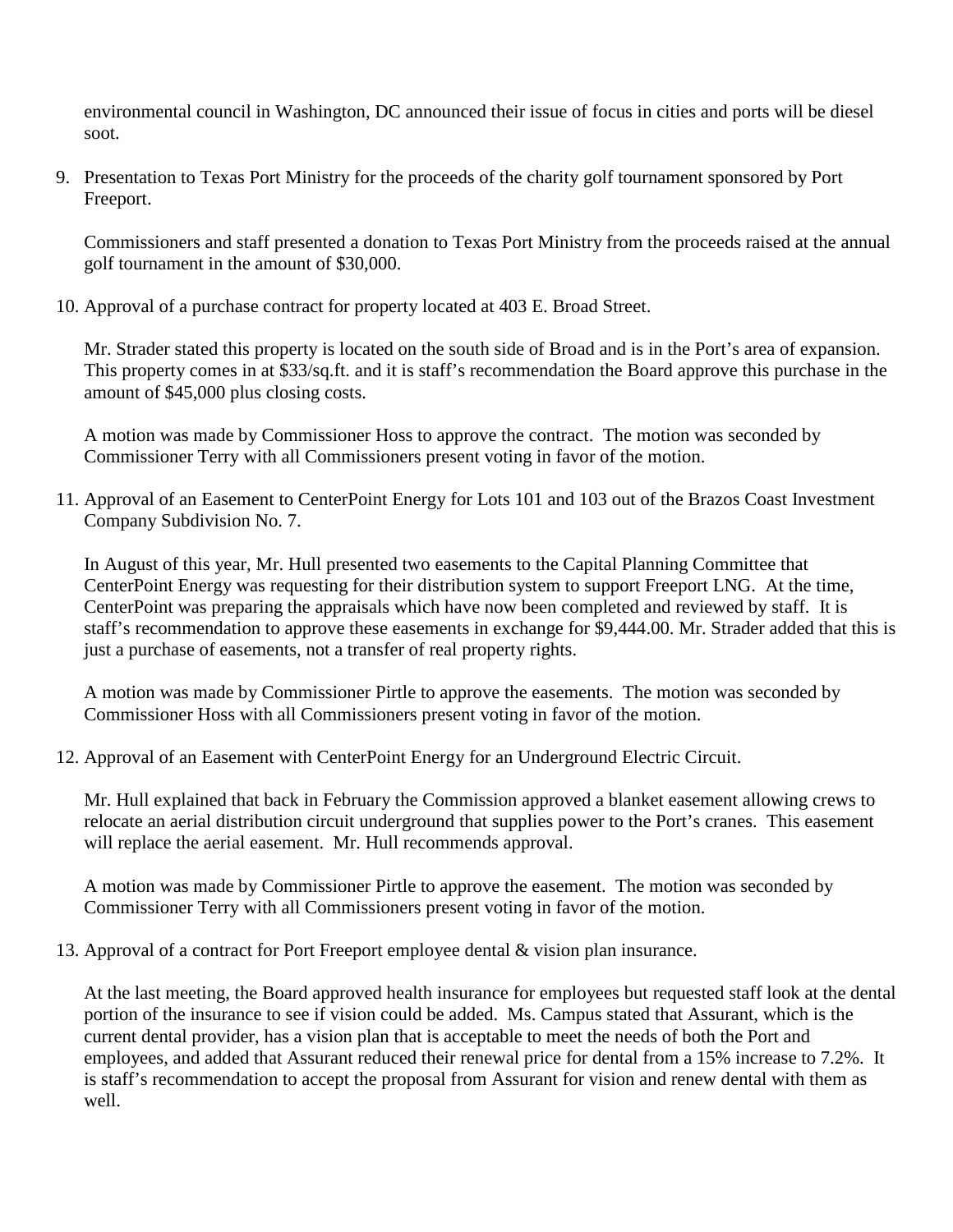A motion was made by Commissioner Pirtle to approve the contract. The motion was seconded by Commissioner Hoss with all Commissioners present voting in favor of the motion.

14. Approval of an amendment to the Port Freeport Retirement Plan.

This item was tabled for the next meeting.

15. Approval of a revised Port Freeport travel policy.

This item was tabled for the next meeting.

16. Discussion & approval regarding planned delegate attendance for the Trade Mission to Panama.

Commissioner Singhania stated that the Board will be sending two members on the trade mission and while others were suggested to attend, they should pay for their own trip. However, a question was raised specifically regarding Robert Worley who is a member of the Rail District. After some discussion, staff noted a Port delegation was previously approved so no action was needed today. Mr. Muira also noted the 3 additional names added to the list however, should they accept the invite, they will pay their own way.

- 17. EXECUTIVE SESSION in accordance with Subchapter D of the Open Meetings Act, Texas Government Code Section 551.001, et. seq., to review and consider the following:
	- A. Under authority of Sections 551.071 and 551.072 for discussion regarding:
		- 1. Discussion regarding matters related to the Ground Lease & Development Agreement between Port Freeport and FLNG Land II, Inc.
		- 2. Discussion regarding the purchase, exchange, lease or value of real property in East End Freeport, Texas.
		- 3. Update on discussion with the City of Freeport regarding truck route and road repair issues.
		- 4. Discussion regarding proposed Lease Agreement between Port Freeport and Coastal Cargo.
		- 5. Discussion regarding a First Amendment to Lease Agreement between Port Freeport and Mammoet USA South, Inc.
	- B. Under authority of Section 551.074 for discussion regarding:
		- 1. Discussion regarding the hiring of Executive Port Director/CEO.
- 18. RECONVENE OPEN SESSION to review and discuss the following:
- 19. Approval of a Lease Agreement between Port Freeport and Coastal Cargo.

A motion was made by Commissioner Hoss to approve the lease as presented. The motion was seconded by Commissioner Terry with all Commissioners present voting in favor of the motion.

20. Approval of a First Amendment to Lease Agreement between Port Freeport and Mammoet USA South, Inc.

A motion was made by Commissioner Pirtle to approve the lease agreement. The motion was seconded by Commissioner Hoss with all Commissioners present voting in favor of the motion.